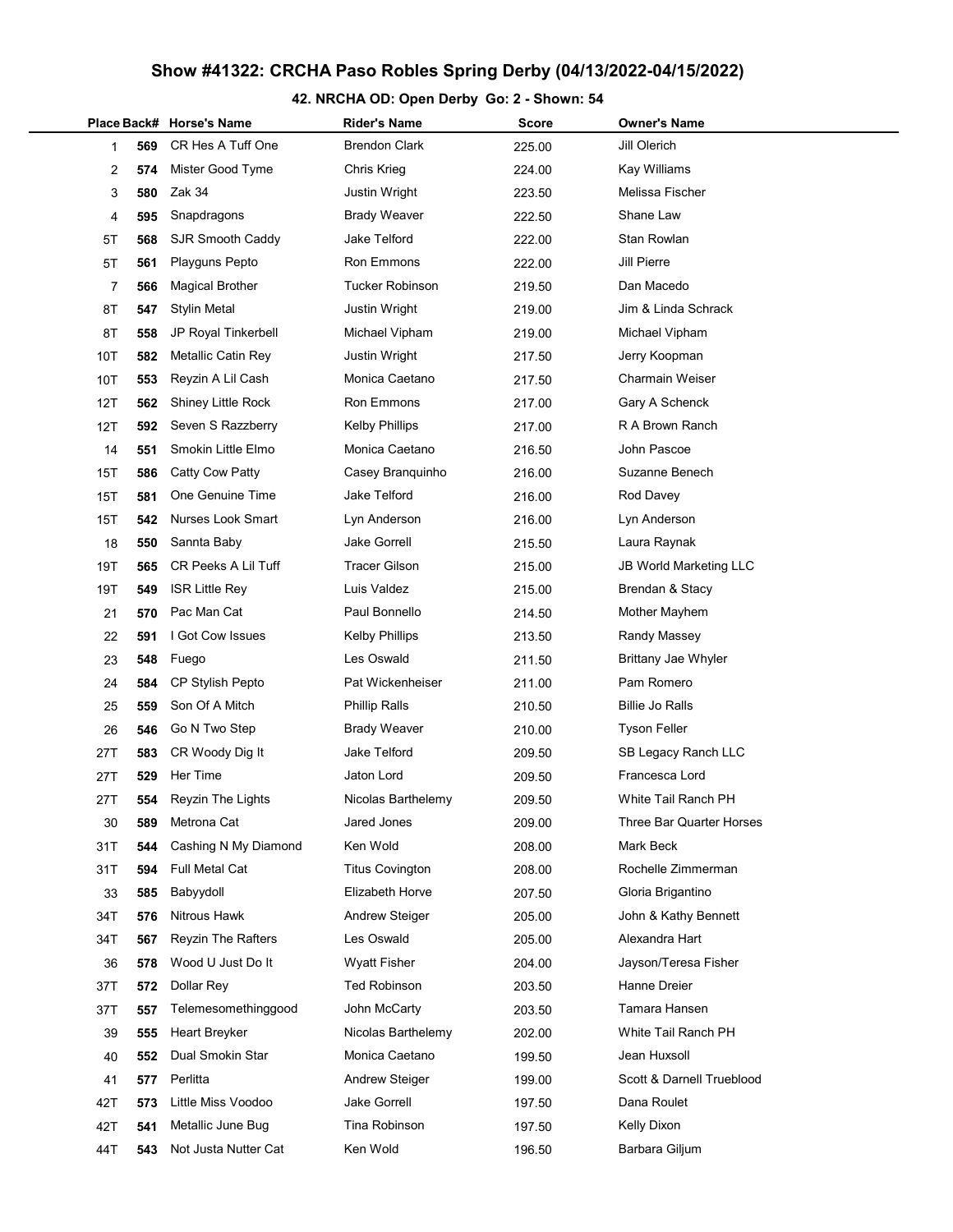## Show #41322: CRCHA Paso Robles Spring Derby (04/13/2022-04/15/2022)

| 44T       | 545 | Smooth Outta Style       | Tucker Robinson      | 196.50 | Julie Weinhardt/Frank  |
|-----------|-----|--------------------------|----------------------|--------|------------------------|
| 46        | 571 | Nics Foxy Girl           | Paul Bonnello        | 193.00 | <b>Justin McMorrow</b> |
| 47        | 575 | <b>Prince Pearl</b>      | John Ward            | 189.50 | Ward Ranch             |
| <b>NP</b> | 596 | Catmas Lights            | Roger Bias           | 0.00   | Anna Rippy             |
| <b>NP</b> | 556 | <b>Metallic Hustler</b>  | Justin Wright        | 0.00   | Paula Wittler          |
| <b>NP</b> | 560 | <b>Quit Your Mitchin</b> | <b>Phillip Ralls</b> | 0.00   | Lindsey James          |

#### 43. NRCHA IODERB: Intermediate Open Derby Go: 2 - Shown: 35

|                                                        |     | Place Back# Horse's Name   | <b>Rider's Name</b>    | <b>Score</b> | <b>Owner's Name</b>           |  |  |
|--------------------------------------------------------|-----|----------------------------|------------------------|--------------|-------------------------------|--|--|
| 1                                                      | 569 | CR Hes A Tuff One          | <b>Brendon Clark</b>   | 225.00       | Jill Olerich                  |  |  |
| 2                                                      | 574 | Mister Good Tyme           | Chris Krieg            | 224.00       | Kay Williams                  |  |  |
| 3                                                      | 561 | Playguns Pepto             | Ron Emmons             | 222.00       | Jill Pierre                   |  |  |
| 4                                                      | 566 | <b>Magical Brother</b>     | <b>Tucker Robinson</b> | 219.50       | Dan Macedo                    |  |  |
| 5                                                      | 558 | JP Royal Tinkerbell        | Michael Vipham         | 219.00       | Michael Vipham                |  |  |
| 6                                                      | 553 | Reyzin A Lil Cash          | Monica Caetano         | 217.50       | Charmain Weiser               |  |  |
| 7                                                      | 562 | Shiney Little Rock         | Ron Emmons             | 217.00       | Gary A Schenck                |  |  |
| 8                                                      | 551 | Smokin Little Elmo         | Monica Caetano         | 216.50       | John Pascoe                   |  |  |
| 9Τ                                                     | 586 | Catty Cow Patty            | Casey Branquinho       | 216.00       | Suzanne Benech                |  |  |
| 9Τ                                                     | 542 | Nurses Look Smart          | Lyn Anderson           | 216.00       | Lyn Anderson                  |  |  |
| 11                                                     | 565 | <b>CR Peeks A Lil Tuff</b> | <b>Tracer Gilson</b>   | 215.00       | <b>JB World Marketing LLC</b> |  |  |
| 12                                                     | 570 | Pac Man Cat                | Paul Bonnello          | 214.50       | Mother Mayhem                 |  |  |
| 13                                                     | 548 | Fuego                      | Les Oswald             | 211.50       | Brittany Jae Whyler           |  |  |
| 14T                                                    | 529 | Her Time                   | Jaton Lord             | 209.50       | Francesca Lord                |  |  |
| 14T                                                    | 554 | Reyzin The Lights          | Nicolas Barthelemy     | 209.50       | White Tail Ranch PH           |  |  |
| 16T                                                    | 544 | Cashing N My Diamond       | Ken Wold               | 208.00       | Mark Beck                     |  |  |
| 16T                                                    | 594 | Full Metal Cat             | <b>Titus Covington</b> | 208.00       | Rochelle Zimmerman            |  |  |
| 18                                                     | 585 | Babyydoll                  | Elizabeth Horve        | 207.50       | Gloria Brigantino             |  |  |
| 19T                                                    | 576 | Nitrous Hawk               | <b>Andrew Steiger</b>  | 205.00       | John & Kathy Bennett          |  |  |
| 19T                                                    | 567 | <b>Reyzin The Rafters</b>  | Les Oswald             | 205.00       | Alexandra Hart                |  |  |
| 21                                                     | 578 | Wood U Just Do It          | <b>Wyatt Fisher</b>    | 204.00       | Jayson/Teresa Fisher          |  |  |
| 22T                                                    | 572 | Dollar Rey                 | <b>Ted Robinson</b>    | 203.50       | Hanne Dreier                  |  |  |
| 22T                                                    | 557 | Telemesomethinggood        | John McCarty           | 203.50       | Tamara Hansen                 |  |  |
| 24                                                     | 555 | Heart Breyker              | Nicolas Barthelemy     | 202.00       | White Tail Ranch PH           |  |  |
| 25                                                     | 552 | Dual Smokin Star           | Monica Caetano         | 199.50       | Jean Huxsoll                  |  |  |
| 26                                                     | 577 | Perlitta                   | <b>Andrew Steiger</b>  | 199.00       | Scott & Darnell Trueblood     |  |  |
| 27                                                     | 541 | Metallic June Bug          | Tina Robinson          | 197.50       | Kelly Dixon                   |  |  |
| 28T                                                    | 543 | Not Justa Nutter Cat       | Ken Wold               | 196.50       | Barbara Giljum                |  |  |
| 28T                                                    | 545 | Smooth Outta Style         | <b>Tucker Robinson</b> | 196.50       | Julie Weinhardt/Frank         |  |  |
| 30                                                     | 571 | Nics Foxy Girl             | Paul Bonnello          | 193.00       | Justin McMorrow               |  |  |
| 31                                                     | 575 | <b>Prince Pearl</b>        | John Ward              | 189.50       | Ward Ranch                    |  |  |
| NP                                                     | 596 | <b>Catmas Lights</b>       | Roger Bias             | 0.00         | Anna Rippy                    |  |  |
| 44. NRCHA LODERB: Limited Open Derby Go: 2 - Shown: 16 |     |                            |                        |              |                               |  |  |
|                                                        |     | Place Back# Horse's Name   | <b>Rider's Name</b>    | Score        | <b>Owner's Name</b>           |  |  |
| 1                                                      | 569 | CR Hes A Tuff One          | <b>Brendon Clark</b>   | 225.00       | Jill Olerich                  |  |  |
| 2                                                      | 558 | JP Royal Tinkerbell        | Michael Vipham         | 219.00       | Michael Vipham                |  |  |

3 553 Reyzin A Lil Cash Monica Caetano 217.50 Charmain Weiser 4 551 Smokin Little Elmo Monica Caetano 216.50 John Pascoe